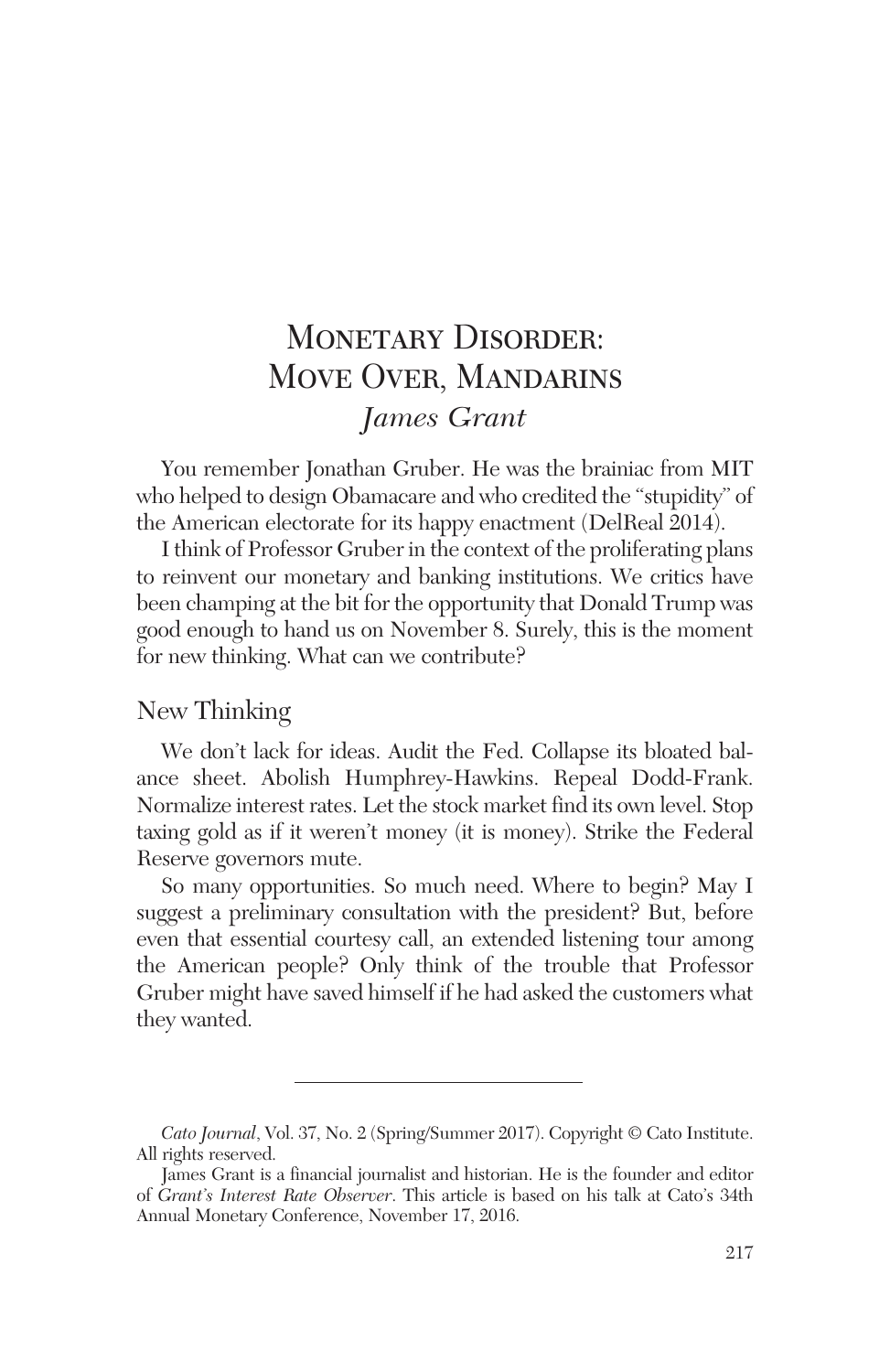#### CATO JOURNAL

I happen to be partial to fixed exchange rates, a convertible dollar, and the responsibility of the shareholders for the solvency of the banks in which they own a fractional interest. I believe that money should be an objective measure of value, not a magic wand, and that the price mechanism, not the FOMC, should determine bond yields, price-earnings ratios, and cap rates. I support free-range interest rates, not the cage-grown variety. In short, I favor many of the forms and institutions in place a century ago.

Not unlike Professor Gruber, I have made a study of the situation. I believe I can defend the seeming paradox of seeking progress by restoring what was "excellent, if not perfect" (to steal a line from Alexander Hamilton) (Hamilton and Rossiter 1961: 441).

There is a small problem. I can't help but notice that America seems not to be on board just yet. In the not always edifying presidential debates, the Federal Reserve was almost a nontopic. The public debt, the astonishing growth of which the Fed's ultra-low interest rates have facilitated, likewise got the silent treatment.

I wonder what's come over us. In ages past, money and banking were fighting words. To its critics in the early 19th century, the Bank of England literally had blood on its hands (this was a time when offering a fake bank note was a capital crime and the Old Lady of Threadneedle Street had a voice in granting clemency to, or withholding it from, convicted counterfeiters) (Fetter 1965: 95). To Andrew Jackson, the Second Bank of the United States was a "monster" (Catterall 1903). People on both sides of the Atlantic debated recondite monetary points until they were blue in the face. In England, it was the Banking School versus the Currency School. In America, it was the goldbugs versus the silverites. "Coin's Financial School," an 1894 pamphlet extolling inflation, had an astounding sale, about one million copies (Snow 1981). Woodrow Wilson rode the "money trust" and its supposed evils to the White House in 1912 (Grant 1992: 125). The remedy for this wickedness turned out to be the Federal Reserve. The Fed came in for plenty of abuse in the great inflation of the 1970s. And when it belatedly reversed course in 1979, ultimately sending long-dated Treasurys to 15 percent, it caught more abuse.

### Scrutinizing Central Banks

It will be observed that the central banks of the world are coming under new scrutiny today. But not even the crisis of the pension funds, or zero-percent savings rates, or recriminations over the errors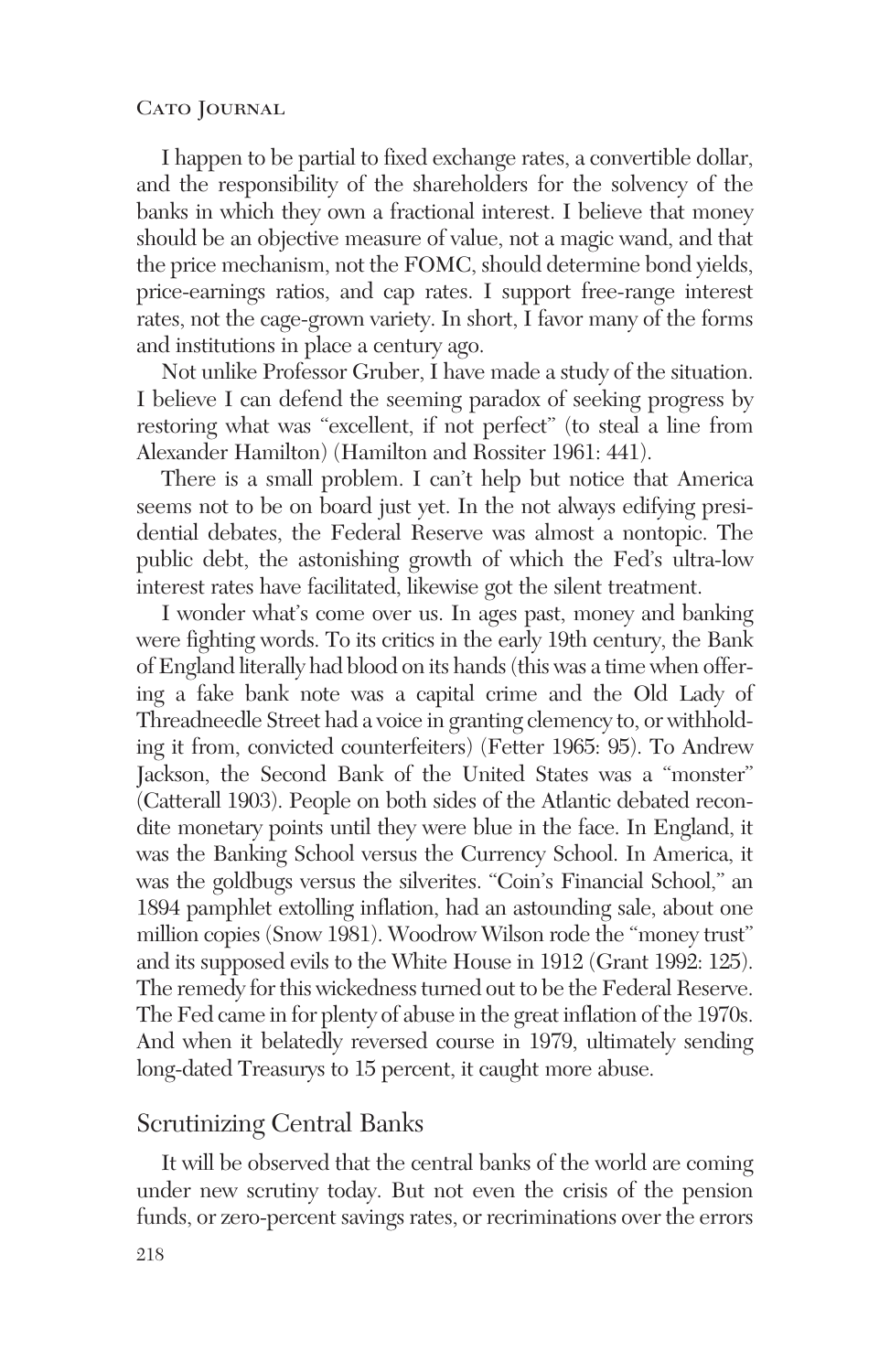that so largely contributed to the coming of the Great Recession, can get the Fed much political air time. The fact is that America's central bank has paid no institutional price for its manifold failures, unless the assignment of helping to lead the Financial Stability Oversight Council, Wall Street's own Transportation Security Administration, can be accounted a form of political retribution.

Which brings me to the people and their elected representatives. I feel, as Professor Gruber must have felt, as if they have so much to learn. I wish they would attend a little more closely to the distortions wrought by ZIRP and QE and to the technical difficulties presented by the interest that the Fed pays on excess reserves. I am disappointed that my fellow citizens do not see what the world has lost by the substitution of the Ph.D. standard for the gold standard and the socialization of credit risk for the "double liability" of bank shareholders (until the 1930s, it was the shareholders, not the taxpayers, who got a capital call when a bank shut its doors) (Macey and Miller 1992). I wish that the voters and the statesmen would see as clearly as some of us do the flaws in the Fed's purchase of Treasurys and mortgages with money that didn't exist until the mandarins whistled it into existence on their computers. Has America really come to accept, as if it were the Washington Monument, an undisruptable government monopoly that is protected from operational competition by the law and from intellectual competition by the tenure system in university departments of economics?

Mr. Trump did not win the election by ignoring the electorate. What do the people think about money and monetary policy? I wouldn't bother polling them—you know about polls. Better consult the daily soundings conducted by Mr. Market.

## The Monetary Status Quo

These results, it pains me to say, seem heavily to support the monetary status quo. At least, investors seem to like things much as they are. Karl Rove, writing in the *Wall Street Journal*, reports that twothirds of the voters this past election day judged the economy to be "poor" or "not so good" (Rove 2016). The Trump voters are angry, all right, but this concern has so far not led them, or the fiduciaries who act in their name, to rise up against the ongoing monetary disorder.

As recently as a few months ago, some \$13 trillion of sovereign debt was priced to deliver a negative nominal yield (Wigglesworth and Platt 2016). Think about that. The owners of wealth equivalent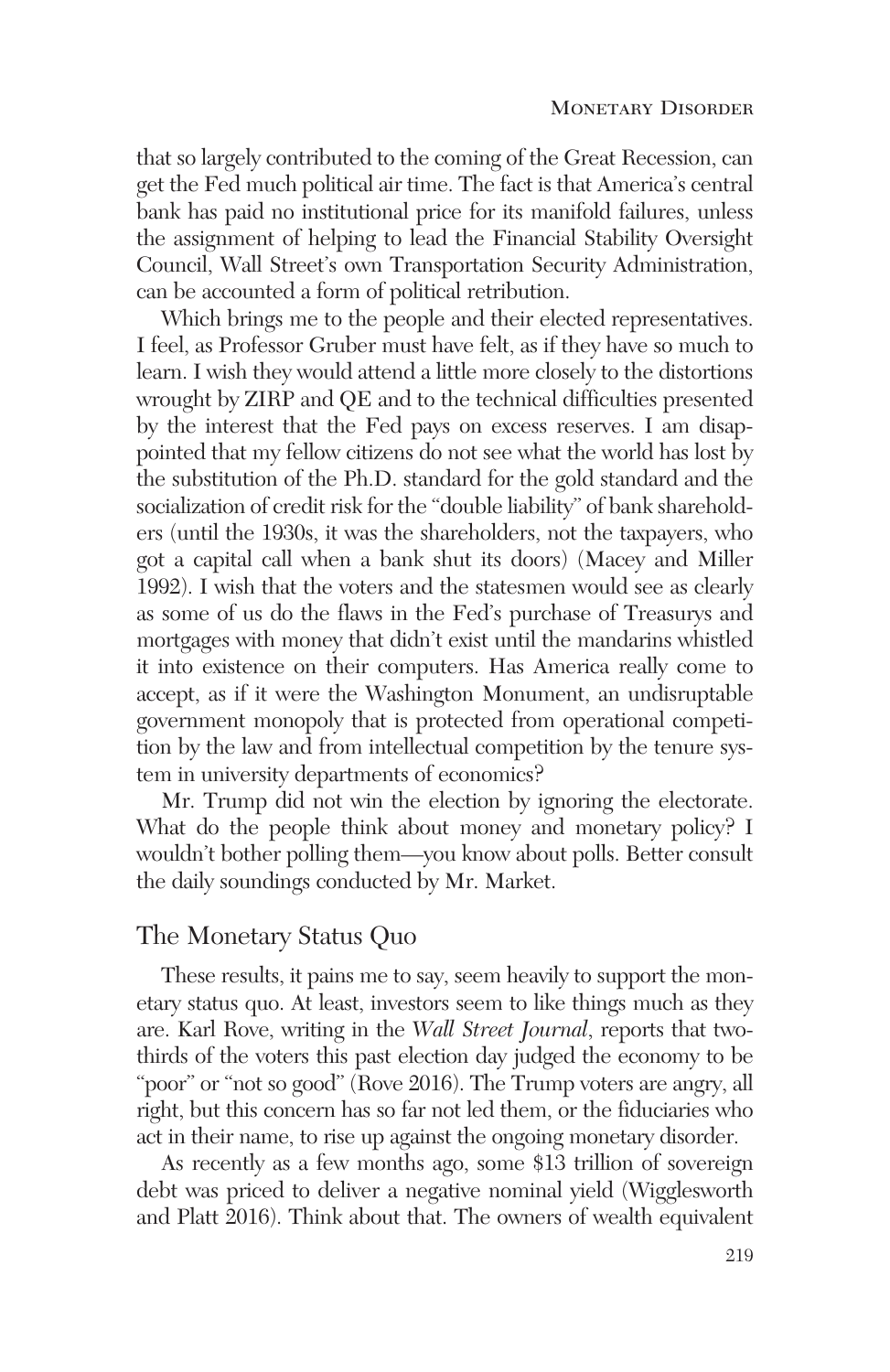#### CATO JOURNAL

in size to not much less than America's GDP could have bought something besides bonds priced to deliver a certain loss. But no, they gobbled up Japanese, German, and Swiss debt at sub-zero yields. "Here," said the stewards of these trillions (addressing the central bankers), "take our money. We know that you mean to depreciate its value by 2 percent a year. So deep is our trust (or so certain are we that others, following us into this investment, will be even more trusting) that we are happy to lend on terms never before seen in 5,000 years of recorded interest-rate history" (Homer and Sylla 1991). Try to explain that one to your grandchildren.

I am not at all uncertain about what is wrong with 21st-century money. But I'm not in the least certain what the customers want.

## No Monetary Utopia

There has never been a monetary utopia. The classical gold standard, "the least imperfect monetary system devised," in the words of Lewis E. Lehrman (2012: iii), cohabited with the not-quite-leastimperfect system of fractional reserve banking. There were panics and bank runs in 1825, 1837, 1847, 1857, to name but a few. Lord Overstone, the 19th-century English monetary theorist who had vested his hopes in gold convertibility (as enshrined, in Britain, in Peel's Act of 1844), came to conclude that credit was the Achilles' heel of the monetary system (O'Brien 1971: 823). It was, and it so remains. We at *Grant's* have very broadly paraphrased and summarized his thinking as follows: "The trouble with money is credit, and the trouble with credit is people" (Grant 2016).

As to the people and their elected representatives, what tradeoffs are they prepared to accept to institute a better system of money and credit? I mean a system in which money measures value but is not an adjustable instrument of national policy.

In a dynamic economy, there is constant need for adjustment. Something's got to give in response to changes in supply and demand and technology. What is that something to be? Nowadays, interest rates bear the brunt of adjustment.

In 2008 the residential real estate market was overencumbered and badly mispriced. Bad mortgage debt threatened the solvency of major financial institutions. What to do?

What the Fed did do was to press down interest rates, materialize trillions of digital dollars, infuse banks with capital, raise up equity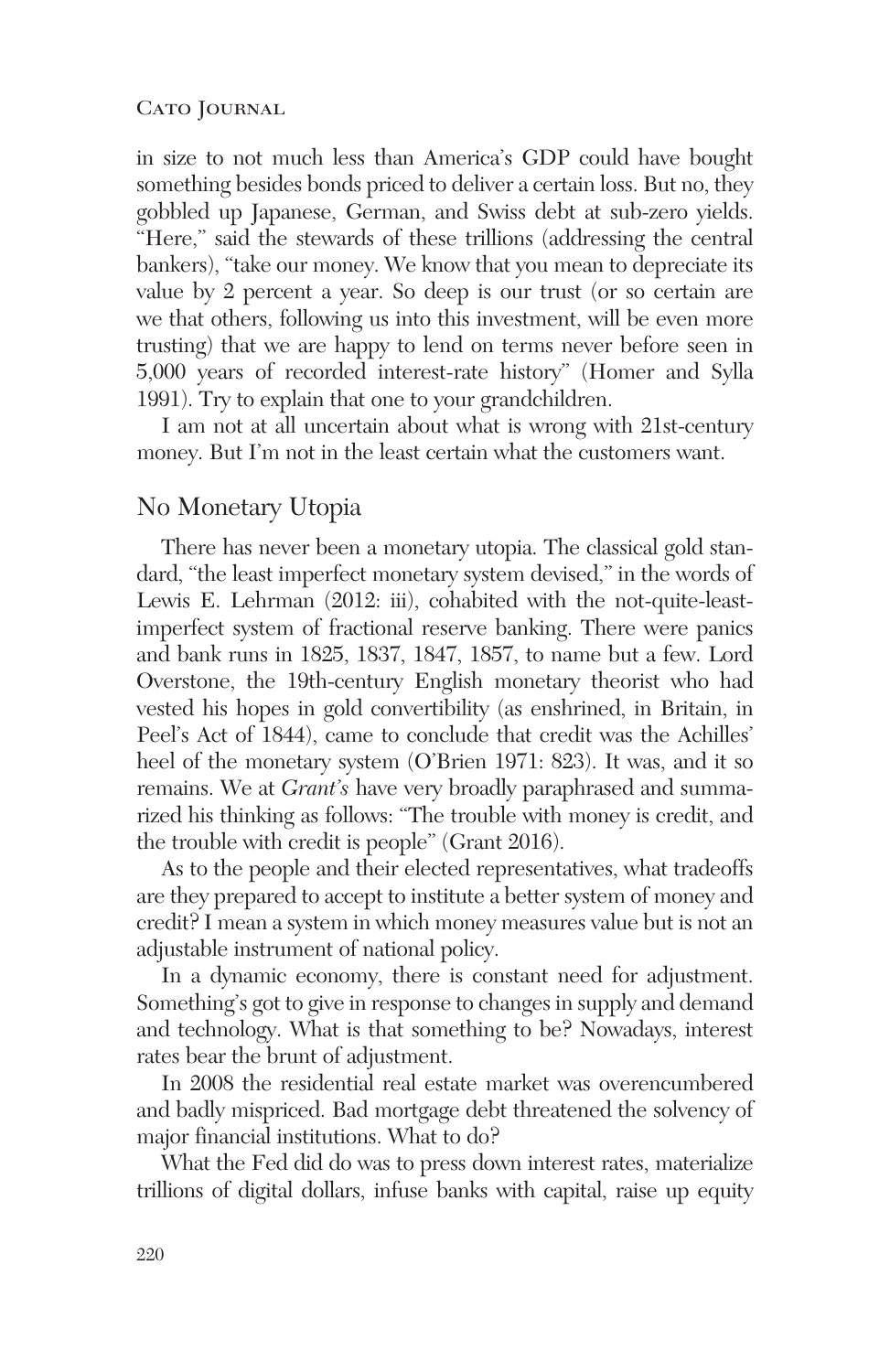prices—anything to postpone the adjustments required in residential real estate itself. Eight years later, the world is on tenterhooks awaiting only the second rise in the funds rate since that long-ago upheaval. Post-2008 economic growth has been anemic—President Trump himself is living proof of that contention.

You know, cosseted college students aren't the only habitués of today's safe spaces. Wall Street occupies its own padded shelter. To protect America's asset-holding classes from aggressions, both micro and macro, the Fed stands guard. The benefits of these monetary protective services are evident enough. The costs are hypothetical yet, clearly, real enough.

Editorializing about the failure of Obamacare, the *Wall Street Journal* (November 15, 2016) pointed out that Americans bitterly resent government interference in a matter as personal and essential as health care. Money, too, is personal and oh-so essential, and—say we critics—the government is making a hash of it.

## Conclusion

Obamacare failed the test of the political marketplace not because it violated the spirit of American individualism. It failed because it didn't work. I expect that one of these days, the non sequiturs and derangements of our system of governmentally imposed interest rates and governmentally administered asset prices will break down. Come that reckoning, the scales will fall from the eyes of the people who, after all, are not stupid but who are not engaged as they might be.

So I will welcome the next full-strength bear market as a public necessity. Demonstrating the failure of discretionary monetary policy by former college faculty, it will open eyes and ears to monetary alternatives. A better system—perhaps a properly time-tested one—may emerge. The mandarins have had their chance. Let's hear from the heirs to Andy Jackson.

# References

Catterall, R. C. H. (1903) *The Second Bank of the United States*. Chicago: University of Chicago Press.

DelReal, J. A. (2014) "Obamacare Consultant under Fire for 'Stupidity of the American Voter' Comment." *Washington Post* (November 11).